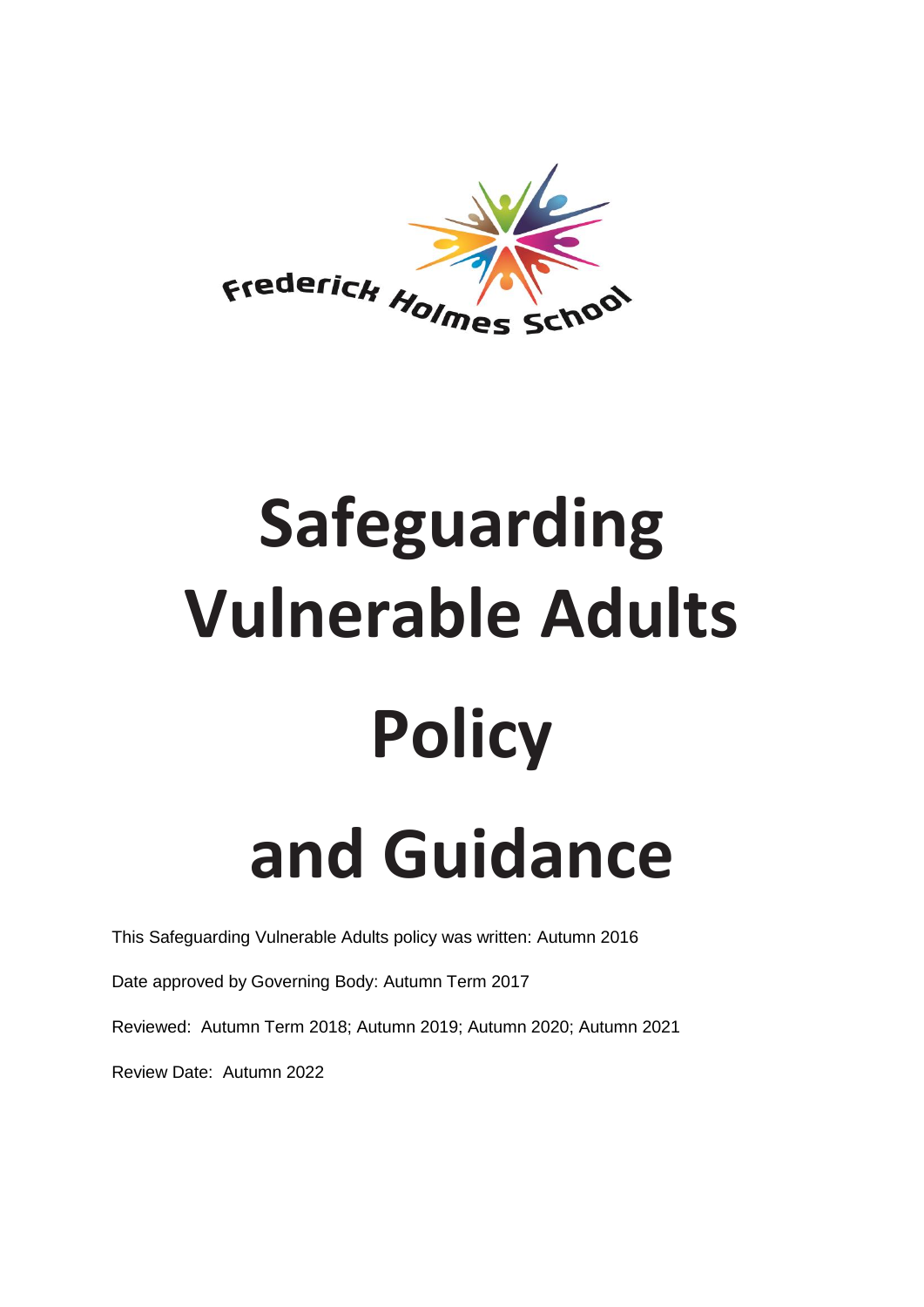Other related academy policies that support this Safeguarding Vulnerable Adults policy include: Safeguarding policy, E-Safeguarding, Whistle Blowing, Anti Bullying, Positive Behaviour, Health & Safety, Attendance and SEN.

# **Contents**

- 1. Statement of intent
- 2. Responsibilities of agencies
- 3. The rights of vulnerable adults
- 4. Definitions: 4a Vulnerable adults 4b Abuse 4c Types of abuse 4d Predisposing factors
- 5. Frederick Holmes School procedure on reporting suspected abuse on vulnerable adults.
- 6. Action to be taken
- 7. Flow chart of action to be followed if someone discloses/reports suspected abuse of vulnerable adult

# **1. Statement of intent**

Frederick Holmes School is a special school for 2 to 19 year olds with severe physical disabilities. There is already a policy for safeguarding the welfare of children. As a number of our students are over the age of 18 the school recognises that we have a responsibility also in the protection of vulnerable adults. We aim to understand and recognise signs of abuse and follow guidelines and procedures in the reporting of suspected abuse of vulnerable adults.

# **2. Responsibility of Agencies**

All agencies concerned with vulnerable adults have responsibilities, either statutory (Social Services, NHS Trust and the Police) or contractually (the independent sector) or have a duty of care (the voluntary sector).

The agencies involved will work to the following key areas and principles (taken from the Safeguarding Adults Board Strategy and Development Plan);

• **Prevention:** prevent abuse, respect the rights of the individual, and prevent a re-occurrence of abuse by the use of clear systems and appropriate measures;

• **Participation:** responsible agencies to commit to participation in joint working aimed at preventing abuse and protecting vulnerable adults;

• **Partnerships:** agencies will identify working levels of responsibility and representation, channels of communication and information sharing will be established, and there will be commitment to best practice and learning from experience;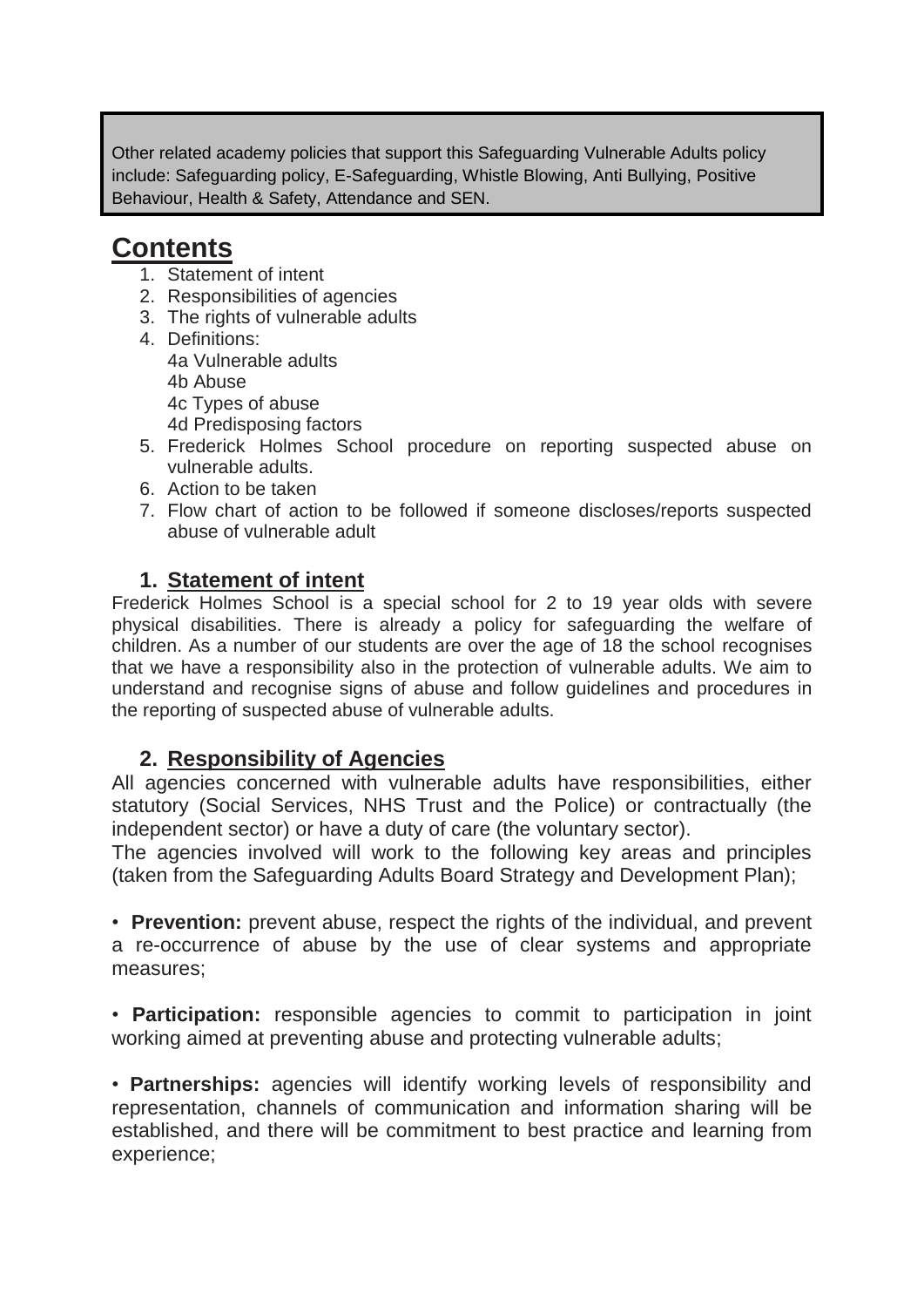• **Guidance and Procedures:** policy, guidance and procedures will be developed from legislation, research, review, experience and best practice. Agencies will commit to ownership, will use, update and ensure they are accessible to staff. This will ensure a continued level of understanding and promotion of the protection of vulnerable adults.

Agencies will develop their own protocols when necessary;

# **3. The Rights of Vulnerable Adults**

All people have human rights in accordance with the Human Rights Act 1998. In this context the rights of vulnerable adults should be acknowledged and respected during the course of an investigation into abuse.

These rights include:

• The right to be left alone, undisturbed and free from intrusion into their affairs;

• To be able to move freely about the community without fear of violence or harassment;

• To be empowered through education and counselling where appropriate, to make choices about their lives and their relationships, including sexual relationships;

• To engage in relationships and sexual activities that are wanted and understood by the person and that do not expose them to exploitation and/or sexual violence;

• To live safely in the home of their choice without fear of domestic violence from caregivers or other service users;

• To be given appropriate and accessible information about keeping themselves safe and exercising their human rights;

• To have their money, goods and possessions treated with respect;

• To be given the same respect and support as any other adult regardless of age, ability, gender, religion, sexual orientation or cultural background, when making a complaint or seeking help as a consequence of abuse;

• The right to bring a formal complaint under the relevant agency procedure if they are not satisfied with the outcome of a vulnerable adult investigation;

• To be supported in making their own decisions about how they wish to proceed in the event of abuse, to whom they wish to confide, and to know that their wishes will be followed unless it was considered necessary for their safety or the safety of others not to follow those wishes;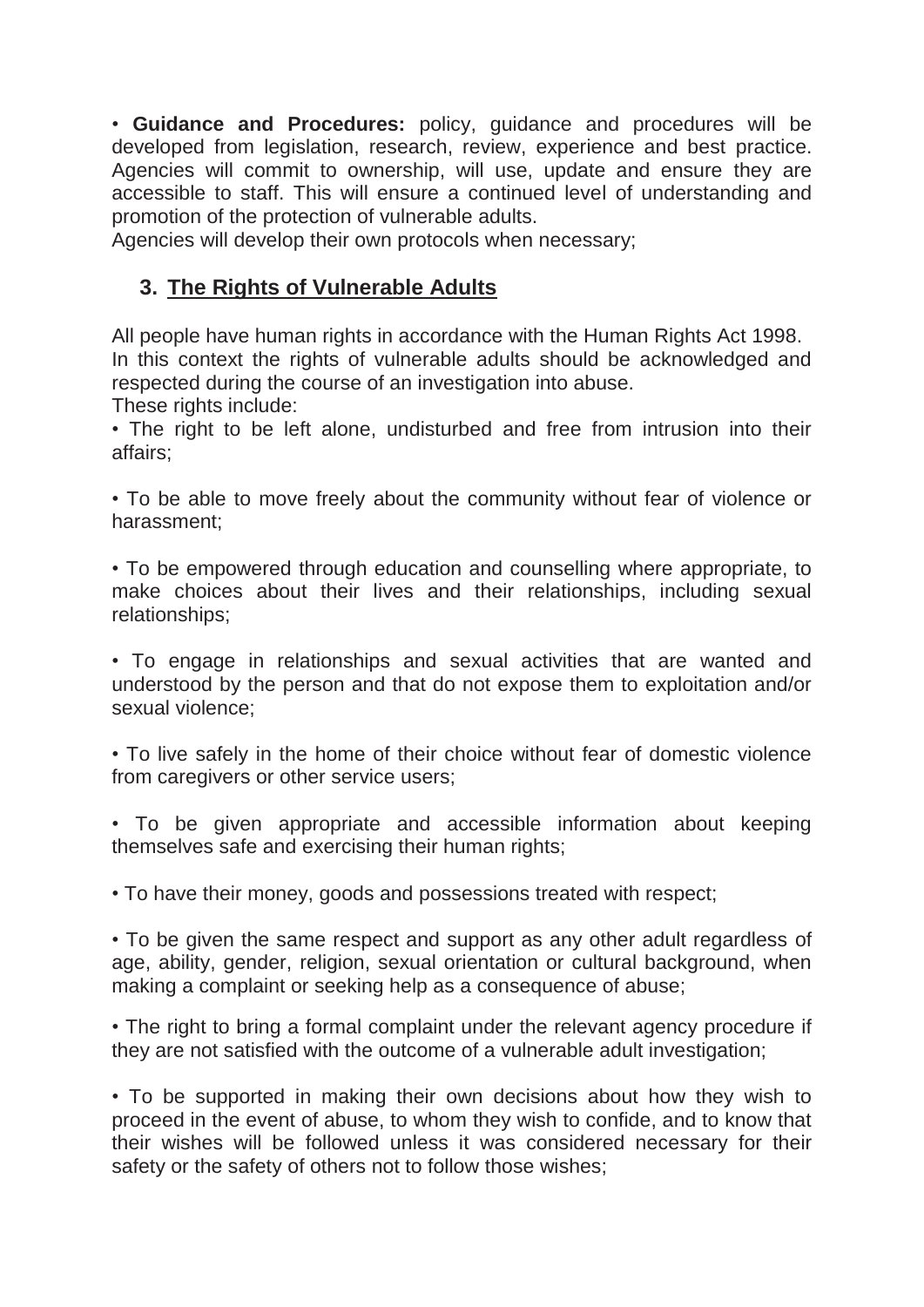• To receive appropriate support following abuse, which may include advice, support, education, counselling, therapy, treatment, access to redress etc.

# **4. DEFINITIONS: Vulnerable Adult, Abuse, Types Of Abuse And Predisposing Factors**

All adults are potential victims of crime or abuse, but not all adults are vulnerable - the majority of adults are capable of protecting themselves, only a proportion would be considered as being in need of protective intervention.

## **4a. Vulnerable Adult**

A vulnerable adult is defined as a person aged 18 years or over:

**"who is or may be in need of community care services by reason of mental or other disability, age or illness; and who is or may be unable to take care of him or herself, or unable to protect him or herself against significant harm or exploitation"**

*(Department of Health Guidance "No Secrets" March 2000)*

Significant harm refers to:

**"Ill-treatment (including sexual abuse and forms of ill-treatment that are not physical):**

**the impairment of, or an avoidable deterioration in, physical or mental health and**

**the impairment of physical, emotional, social or behavioural development".**

(Law Commission 1995 and quoted in "No Secrets").

This definition may be used as a guide. It does however exclude a number of adults who may have mild or moderate learning disabilities and who manage their lives relatively independently but remain exposed to risks of exploitation within their communities. It should include adults who may only be temporarily vulnerable, for example due to mental ill health that is transient.

With regards any decisions surrounding a person's capacity, Frederick Holmes School follows the guidance from the Code of Practice which outlines that.. "The person who assesses an individual's capacity to make a decision will usually be the person who is directly concerned with the individual at the time the decision needs to be made. This means that different people will be involved in assessing someone's capacity to make different decisions at different times",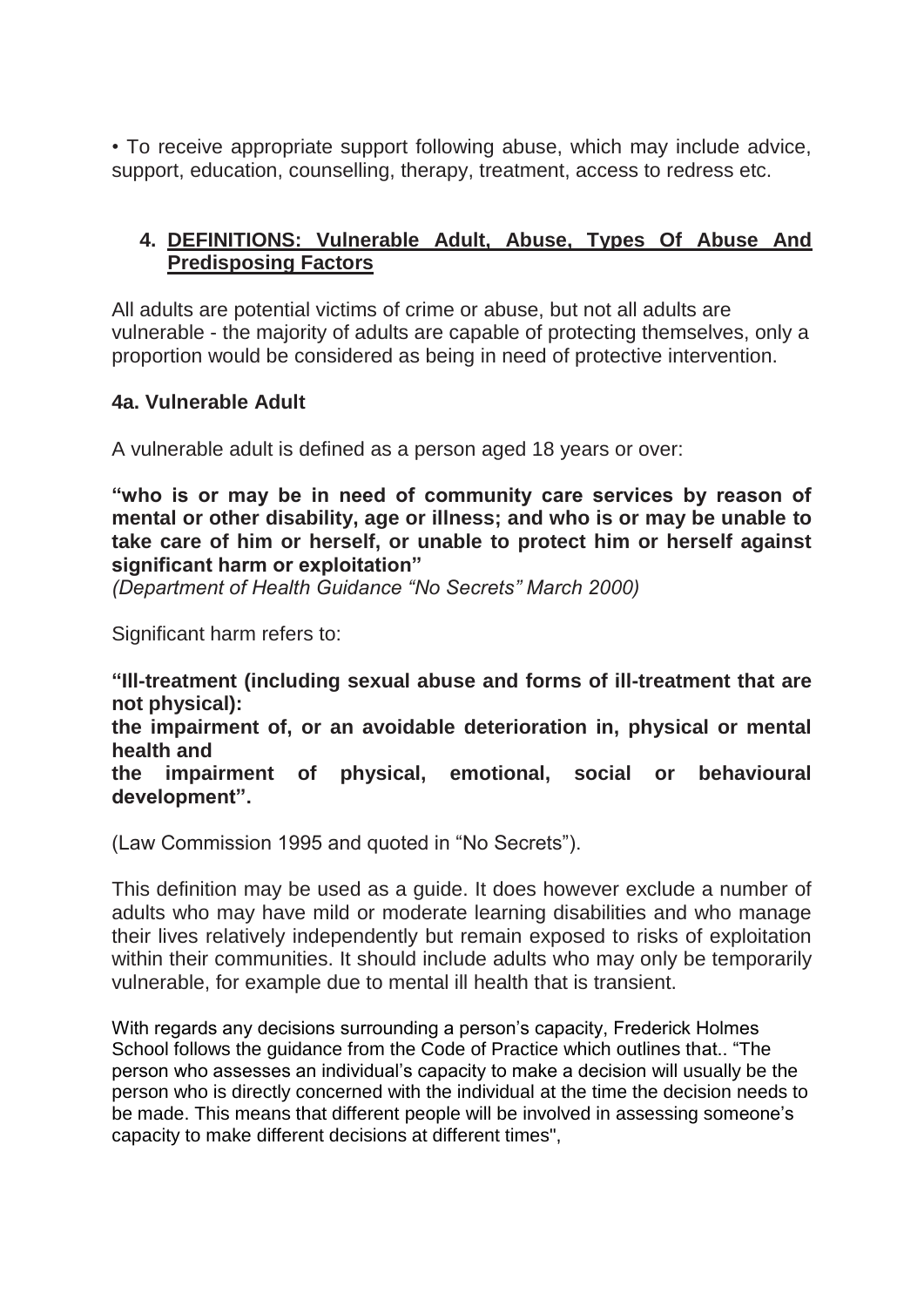The SDL will be responsible for checking capacity during initial stages, (to referral). Subsequent decisions regarding capacity will be made by social care / police.

#### **4b Abuse**

There have been many definitions of adult abuse. Most stress a number of common elements even if they frequently vary in emphasis and scope. The Department of Health - No Secrets Guidance, March 2000 on the protection of vulnerable adults, defines abuse as:

#### *"a violation of an individual's human and civil rights by another person or persons"*

This global definition reflects the implementation of the Human Rights Act 1988.

The Council of Europe definition is given:

*"any act, or failure to act, which results in significant breach of a vulnerable person's human rights, civil liberties, bodily integrity, dignity or well-being; including exploitative sexual relationships and financial transactions to which the person has not, or cannot validly consent.*

*Abuse, whether intended or inadvertent, may be perpetrated by any person, (including another person with disabilities) and raises particular concern within a relationship based on,*

> *• a position of trust such as one with legal, professional or authority status*

- *unequal physical, economic or social power*
- *inequalities of gender, race, religion or sexual orientation*
- *responsibility for, and control over, day to day care*

*It may arise out of poor or ill-informed practice; individual cruelty, negligence or neglect; inadequate and/or under-resourced service provision; public hostility or society's indifference. It requires a proportional and equivalent response, one which recognises exploitation without cutting across autonomy, and which assures equitable access to support, justice and redress".*

#### **For the purpose of these procedures and practice guidance, abuse is defined as the physical, sexual, financial, emotional or psychological harm or neglect of a vulnerable adult.**

Such harm or neglect would constitute a violation of an individual's human and civil rights.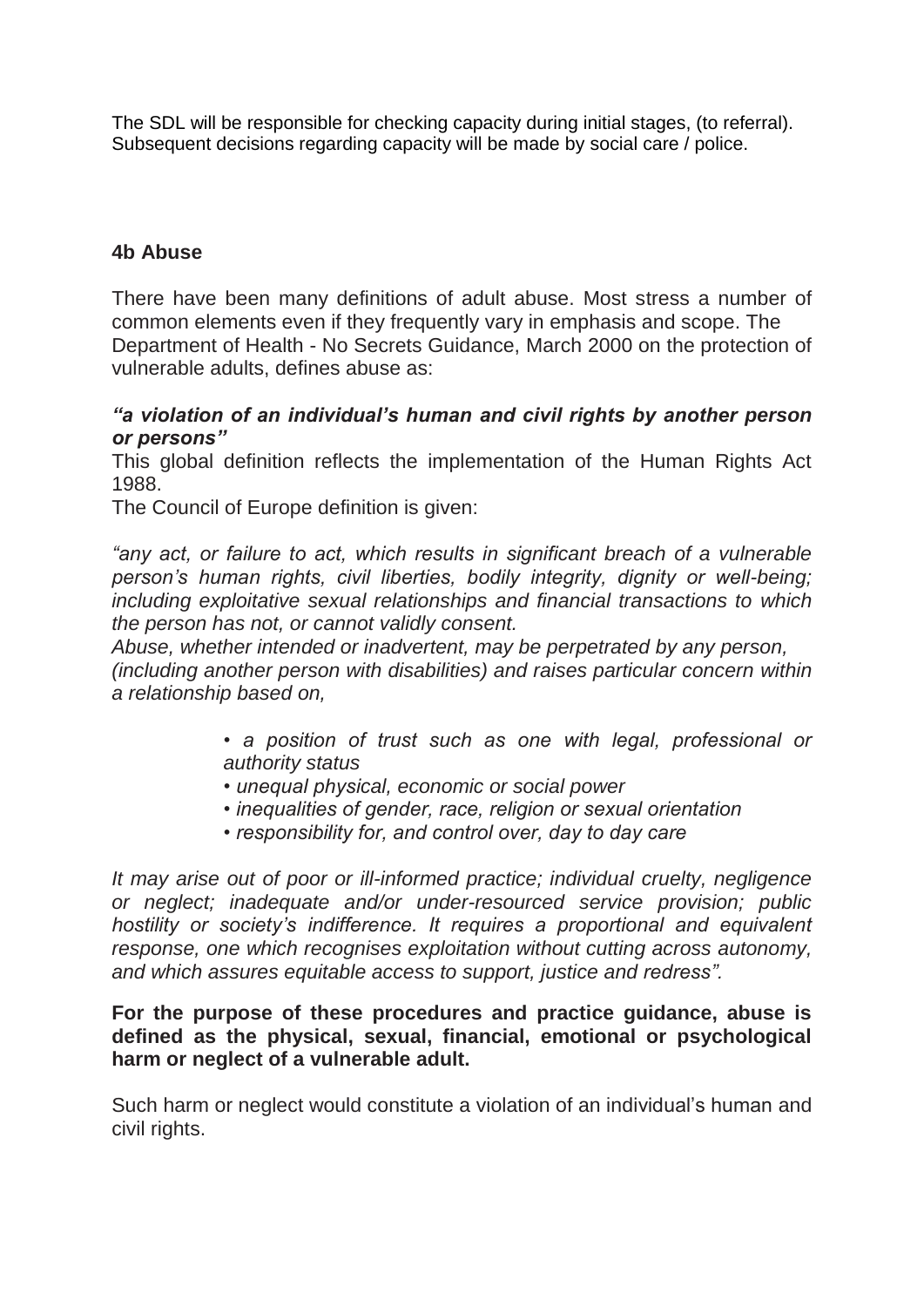*A vulnerable adult may be abused by a wide range of people including relatives, family members, professional staff, paid care workers, volunteers, other service users, neighbours, friends etc - in other words, anyone!* Abuse can take place within any context - if a person lives alone, with family, in nursing or care settings, in support services etc.

#### **4c Types of Abuse**

.

For ease of understanding, abuse is often viewed in terms of types or categories. However, it must be emphasised that abusive situations are rarely as tidy or straightforward as putting them into types or categories might suggest. Abuse may consist of a single or repeated acts over time, of one particular type or of several types. It may be physical, verbal, psychological, or an act of neglect or omission. It may occur when a vulnerable person is persuaded to enter into a transaction (sexual or financial) to which he or she has not consented or is unable to consent to. Abuse can occur in any relationship and it may result in harm to, or exploitation of, the person exposed to it.

Although some abuse comes to light through disclosure by the vulnerable adult to someone whom they trust, there are times when abuse only comes to light through situations or events that may indicate to professionals involved that all is not well.

Listed below in brief are types of abuse and some definitions.

• **Abuse in Care Settings**: Care settings include residential and nursing homes, hospitals, day centres, sheltered housing schemes, group or supported housing projects

• **Physical Abuse**: includes hitting, slapping, pushing, kicking, misuse of medication, restraint or inappropriate sanctions

• **Sexual Abuse**: includes rape and sexual assault or sexual acts to which the vulnerable adult has not consented, could not consent to, or was pressured into consenting

• **Psychological or Emotional Abuse**: includes threats of harm or abandonment, deprivation of contact, humiliation, blaming, controlling, intimidation, coercion, harassment, verbal abuse, isolation or withdrawal from services or supportive networks

• **Financial and/or Material Abuse**: includes theft, fraud, exploitation, pressure in connection with wills, property, inheritance or financial transactions, or the misuse or misappropriation of property, possessions or benefits

• **Neglect/Acts of Omission**: includes ignoring medical or physical care needs, failure to provide access to appropriate health, social care or educational services, the withholding of the necessities of life, such as medication, adequate nutrition or heating

• **Discriminatory Abuse**: includes racism, sexism, abuse based on a person's disability and other forms of harassment, slurs or similar treatment.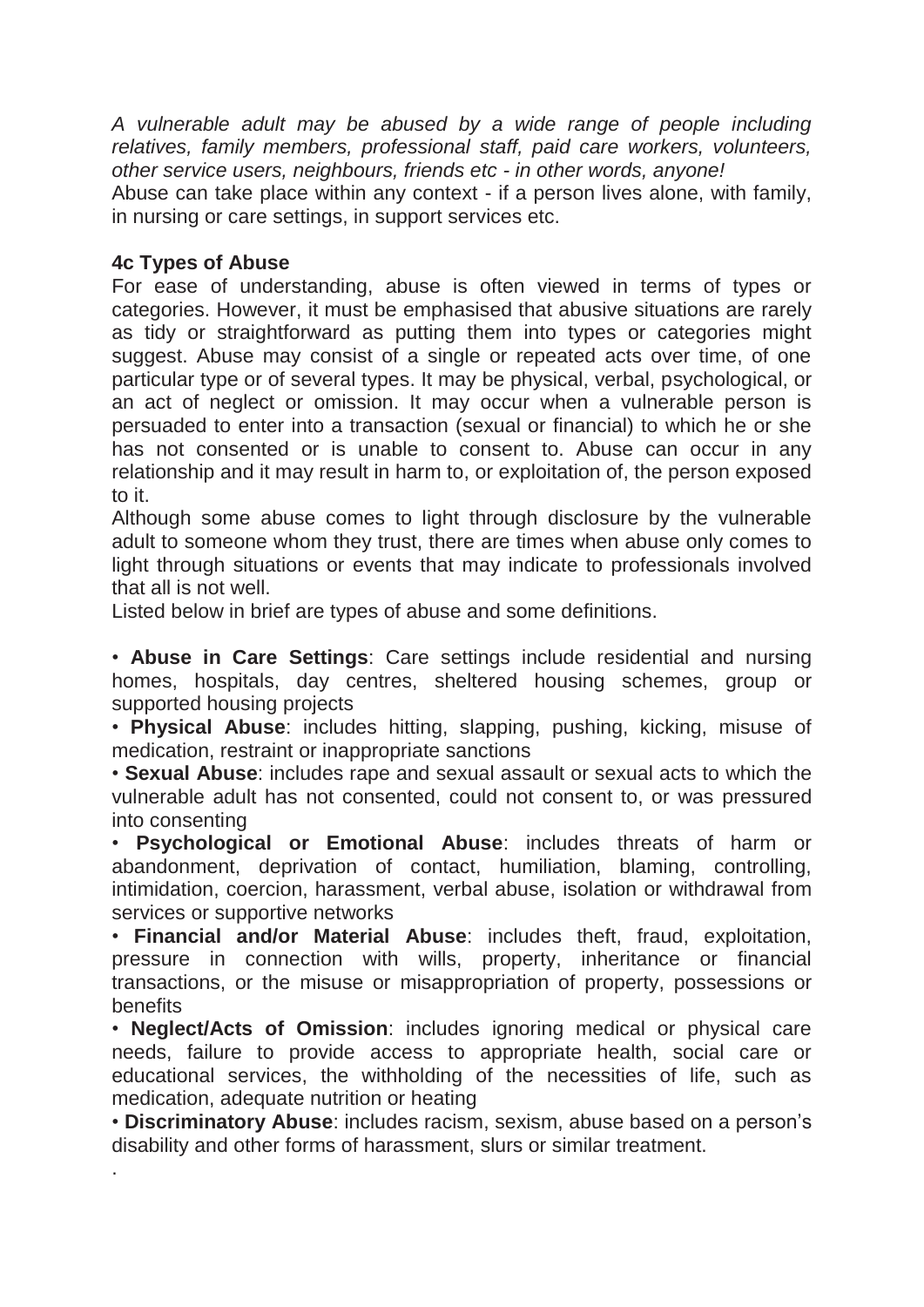# **4d Predisposing Factors**

Abuse occurs for many reasons and the causes are not always understood. Some risk factors have been identified, to include:

• environmental problems - overcrowding, poor housing, lack of facilities

• financial problems - low income, dependent vulnerable adult adding to financial problems, person unable to work due to caring role, debt arrears, low uptake on benefits

• social Isolation (those abused usually have fewer social outlets than those who are not)

• history of a poor quality long term relationship between abused and abuser, a pattern of family violence may exist

• high levels of stress due to dependency issues e.g. increased dependency of the vulnerable adult, changes in personality and behaviour, unwanted changes in lifestyle for carer, lack of practical and emotional support to carer, multiple dependents to care for, lack of free time and space for carer, personal problems of carer, role reversal where for example domineering parent becomes dependent

• person who abuses has a history of mental health problems or a personality disorder or a drug or alcohol problem

• care settings where staff are inadequately trained or supervised, work in isolation or have little support from managers, where there is high staff turnover, or where staff do not interact with other professionals.

Patterns of abuse vary greatly, and may include the following:

• Serial abuse where perpetrator seeks out and grooms vulnerable adults sexual abuse and some forms of financial abuse fall into this pattern

• Long term abuse in context of family relationships e.g. domestic violence

• Opportunist abuse e.g. theft of property left lying about

• Situational abuse resulting from build up of stress or because of challenging behaviour

• Neglect if carer cannot respond to care needs

• Institutional abuse (see above 'abuse in care settings')

• Unacceptable `treatments` or programmes which may include sanctions or punishments such as withholding food and drink, seclusion, inappropriate use of control and restraint, misuse of medication

• Failure of agencies to ensure staff receive appropriate training and guidance on anti-discriminatory and anti-racist practice

• Misappropriation of benefits or misuse of vulnerable adult's money, fraud or intimidation with respect to finance, property, wills etc

## **5. Frederick Holmes School procedure on reporting suspected abuse on vulnerable adults**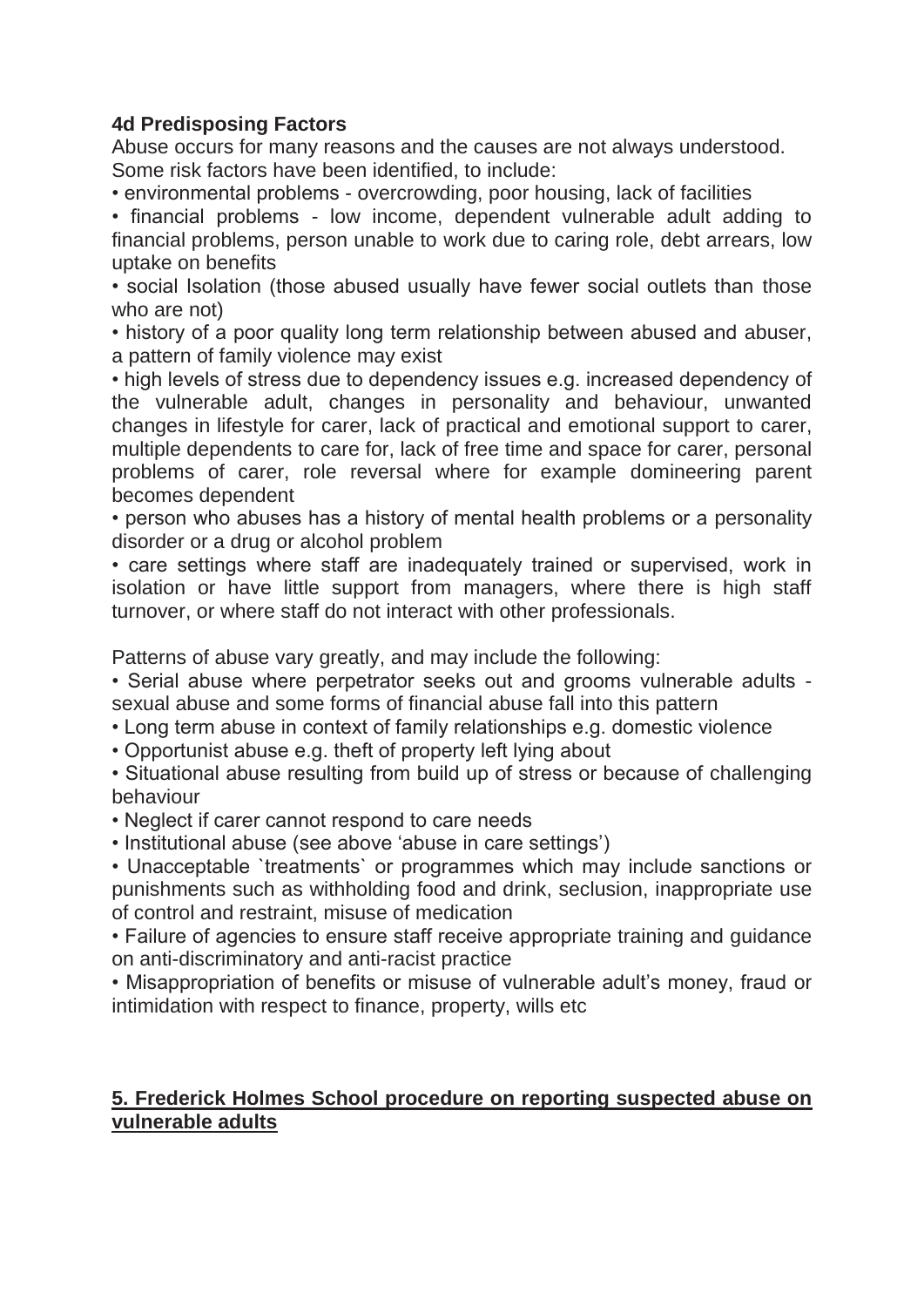All staff have a duty to recognise abusive situations and should report concerns to their Safeguarding Designated Lead, to allow a discussion to take place around whether a referral should be made and by whom.

The first priority is to ensure the safety and protection of vulnerable adults. It is the responsibility of all staff to act on any suspicion or evidence of abuse or neglect and to pass on concerns.

Staff should;

- Know and recognise signs of abuse
- Be alert to and aware of signs of abuse at all times
- Inform the Safeguarding Designated Lead (SDL) immediately if they suspect abuse has or taken place
- Inform the Chair of Governors immediately if they suspect the abuser is their SDL
- Use the whistle blowing procedure

If a member of staff at Frederick Holmes School suspects or is informed of an incident or incidents of adult abuse, they should consult with their Safeguarding Designated Lead and decide whether a referral be made to the police or Social Services. Dependant on the circumstances there may be issues about the vulnerable adult consenting to a referral and what to do if the vulnerable adult does not consent. If unsure, staff should discuss with the relevant local authority support group, who should consult with Social Services for advice. Advice may be sought without giving any details of the vulnerable adult that would breach confidentiality.

The person making the referral should gain as much information as possible using the proformas in the Welfare Concerns folders and follow up any verbal referrals in writing. The referring agency will be informed as to the decision and outcome of the referral.

#### **6. ACTION that should be taken if someone reports that there has been, or suspects there may have been, instances of abuse or in the event of a service user disclosing that they are being/ have been abused:**

## **STEP 1**

• Remain calm and non-judgemental

• Take whatever action is required to ensure the immediate safety or medical welfare of the adult

- Do not discourage from disclosure
- Use active listening skills
- Remain sympathetic and attentive
- Give reassurance but do not:
- press for more detail
- make promises that cannot be kept

**Who should do this?**

Person discovering or informed of actual or excepted abuse

# **STEP 2**

• Clarify main facts, summarising what has been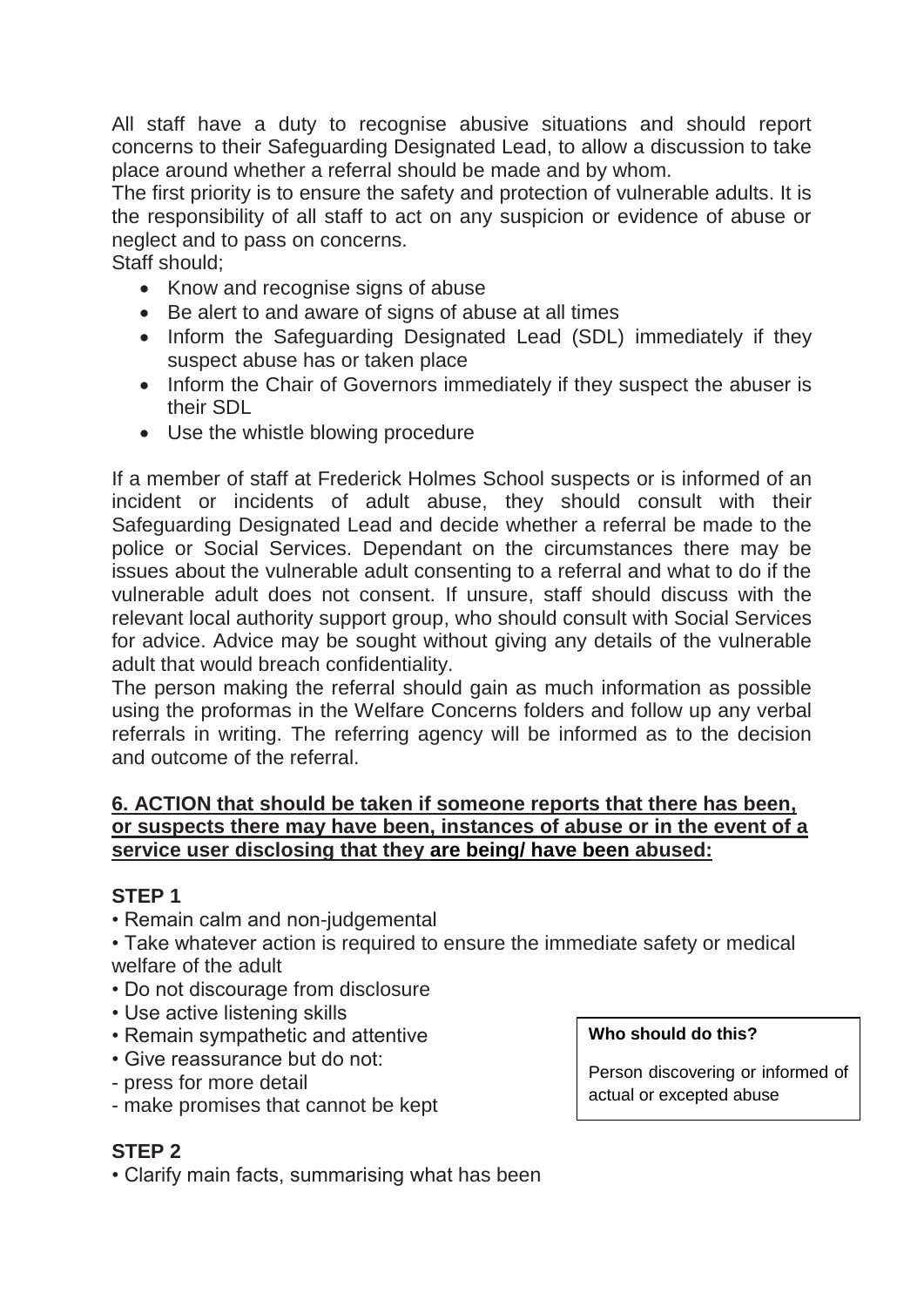disclosed to you

• Explain that you cannot keep information about alleged or suspected abuse confidential

- Remain sensitive
- Explain that a line manager must be informed

• Seek the person's consent to share this information

• Offer future support from yourself or others (keyworker or advocate)

#### **STEP 3**

• Take all reasonable steps to ensure that the adult is in no immediate danger of further harm

- Make a complete and accurate record of events as soon as possible
- Record facts not opinions. Use person's own words, record date, time and sign
- Preserve evidence

• Safeguarding Designated lead or other appropriate Manager must be informed as soon as possible

• Remember "duty of care"

#### **STEP 4**

• Relatives of the victim should not automatically be informed if the victim is able to consent unless they so wish

• If the victim lacks capacity the decision to share information with family, friends or significant others should be made by the relevant manager following consultation with the lead agency i.e. Social Services or Police

• Informed consent should be obtained but it may be necessary to override this if there are other vulnerable adults at risk e.g. in a residential setting/hospital ward

• Information must always be shared on a need to know basis

• It is inappropriate for agencies to give assurances of confidentiality where there are concerns of alleged or suspected abuse

• If the alleged abuser is a family member or friend they should NOT be contacted at this stage.

## **STEP 5**

The line manager must on receiving information regarding an allegation or suspicion of abuse,

#### **Who should do this?**

Person discovering or informed of actual or excepted abuse

#### **Who should do this?**

Person discovering or informed of actual or excepted abuse

#### **Who should do this?**

Safeguarding Designated Lead/ Relevant manager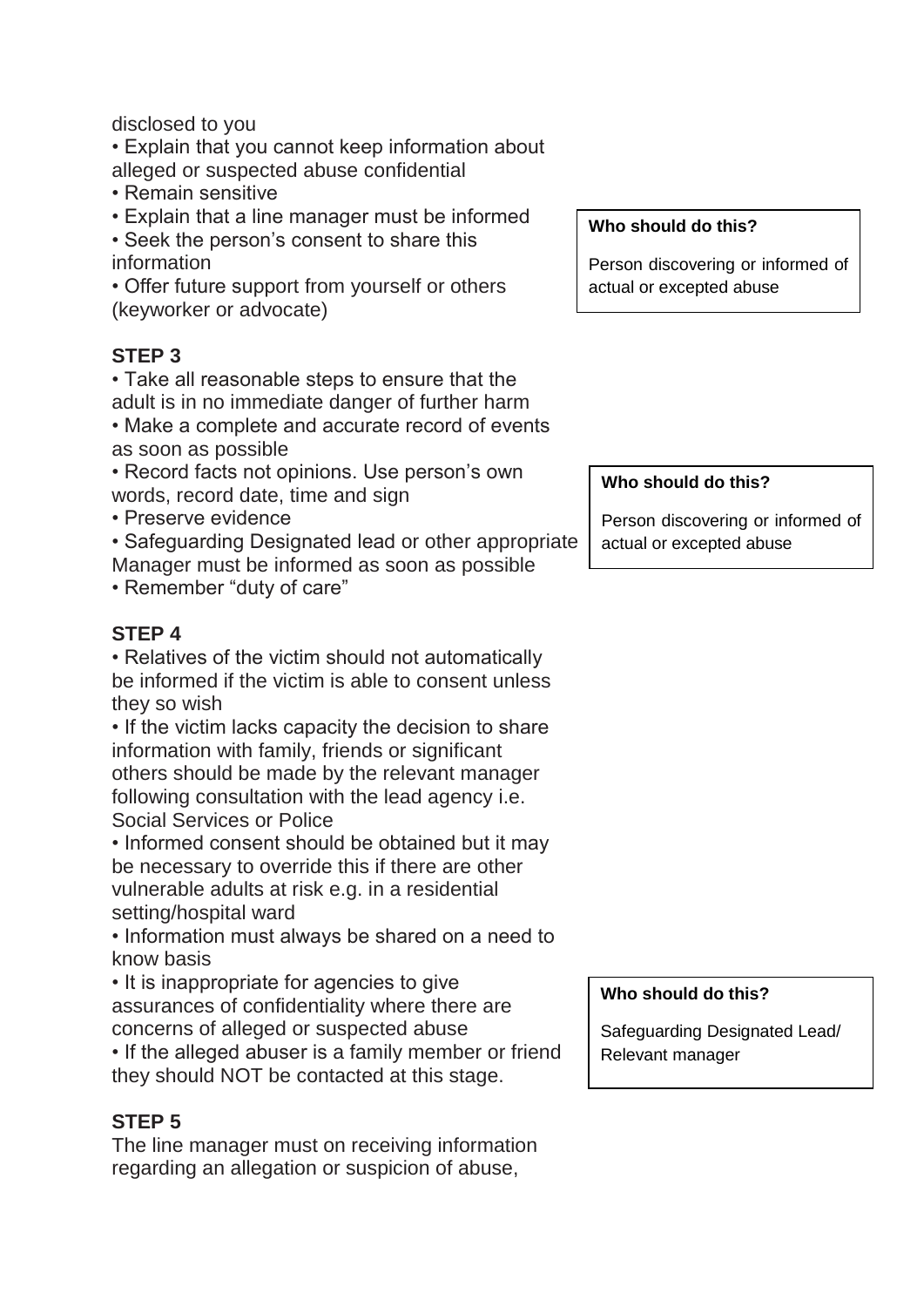check that:

• The adults immediate needs are being met, and that there is no risk of further harm

• If necessary, medical assistance has been sought

• The facts and circumstances are clear, but avoid unnecessary discussion with the victim

• A report has been made to the Police if a criminal offence is suspected or alleged,

## **STEP 6**

#### **The manager must:**

• Assess whether the victim is able to give consent

• Make a referral. If there are several victims, a separate referral must be completed for each one

• A report should be made as soon as practicable and in all cases no later than 24 hours, which is sent to Social Services Safeguarding Team or the Police when appropriate or out of hours to the Social Services Emergency Duty Team

• Ensure that a clear, accurate and factual record is kept

• Consider implementing the agency's disciplinary procedure if appropriate,

when the alleged abuser is a staff member. You must follow previous steps and inform the Safeguarding Team as soon as possible.

**Note:** In cases where particular difficulties are experienced in communicating with the adult, steps must be taken to overcome these, e.g. by ensuring the adult has access to appropriate assistance (translation services/interpreter/ intermediary). It should be made clear to any person providing assistance at this stage that their role is supportive and not investigative.

**Delegation:**

Safeguarding Designated Lead

#### **ACTION TO BE TAKEN IF SOMEONE REPORTS/DISCLOSES ABUSE OF A VULNERABLE ADULT**

**ENSURE THE PERSONS IMMEDIATE SAFETY AND MEDICAL WELFARE**

**LISTEN, BE ATTENTIVE AND SYMPATHETIC BUT DO NOT DISCOURAGE OR PRESS FOR MORE DETAIL.**

**CLARIFY AND SUMMARISE REMAIN SENSITIVE – DON'T MAKE PROMISES THAT CANNOT BE KEPT**

#### **Who should do this?**

Safeguarding Designated Lead/ Relevant manager